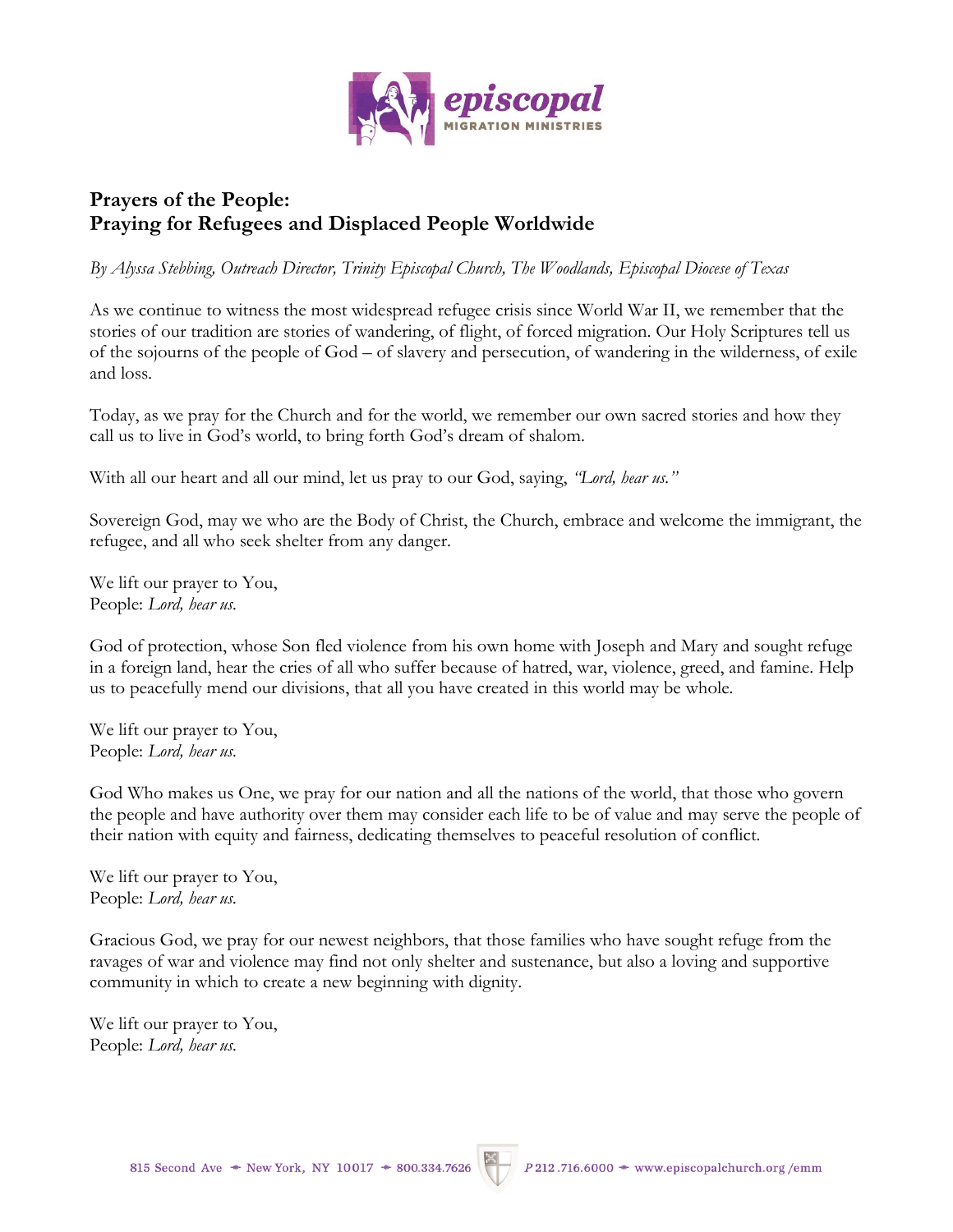Loving God, there is no one that goes unnoticed in Your eyes. Take into Yourself all who suffer. May Christ the Wounded Healer relieve the pain of hunger of the refugee, heal the afflicted body, soothe the fears of the mind, bring peace to the soul, and be tender with the broken hearted, that those who have endured unspeakable trials may find themselves restored in Christ.

We lift our prayer to You, People: *Lord, hear us.*

Eternal God, may you receive those who have died during times of war and violence into your loving and peaceful arms and may they find rest for their souls. Comfort those who mourn the loss of their friends and loved ones and give them relief from the painful memories they bear, giving assurance of eternal life.

We lift our prayer to You, People: *Lord, hear us.*

Almighty and Loving God, you who have crossed the boundaries of Heaven and Earth to be with your people, visit those who must flee their homes because of violence and oppression and lead them to a land of safety.

We give thanks to you, Source of All Being, that you hear our intercessions on behalf of our refugee brothers and sisters. We thank you that love swallows fear, that in your compassion we learn to walk with those who suffer, that when we give of ourselves we receive far more, and that when we receive those who stand knocking at our doors, we receive Christ the Beloved One.

May all praise, glory and honor be to our God, the Most High. *Amen.*

## **Refugee Facts**

According to the United Nations High Commissioner for Refugees, the UN refugee agency, there are now more than 60 million refugees and displaced people worldwide. This is the largest number of refugees the world has known anytime since World War II.

There are three durable solutions for refugees: repatriation, integration, and resettlement. Thankfully, in many cases, refugees are able to repatriate or return to their home countries once the conflicts there have ceased and civil society has stabilized. Other refugees, who may not be able to return home, are able instead to integrate into the country of first asylum – the country to which they fled for safety. The remaining group of refugees – less than 1 in 100 refugees – is resettled to another nation.

The United States resettles more refugees than all other resettlement countries combined through a process that involves many committed partners. These include UNHCR; the International Organization for Migration (IOM); several U.S. governmental bodies, including the President of the United States, the Department of State, the Department of Health and Human Services, the Department of Homeland Security, and Congress; nine national resettlement agencies, including the Domestic and Foreign Missionary Society of The Episcopal Church; and a host of other refugee-serving organizations.

Episcopal Migration Ministries (EMM) is the refugee resettlement service of the Domestic and Foreign Missionary Society – a living example of the Church's commitment to be a presence of hope, comfort, and